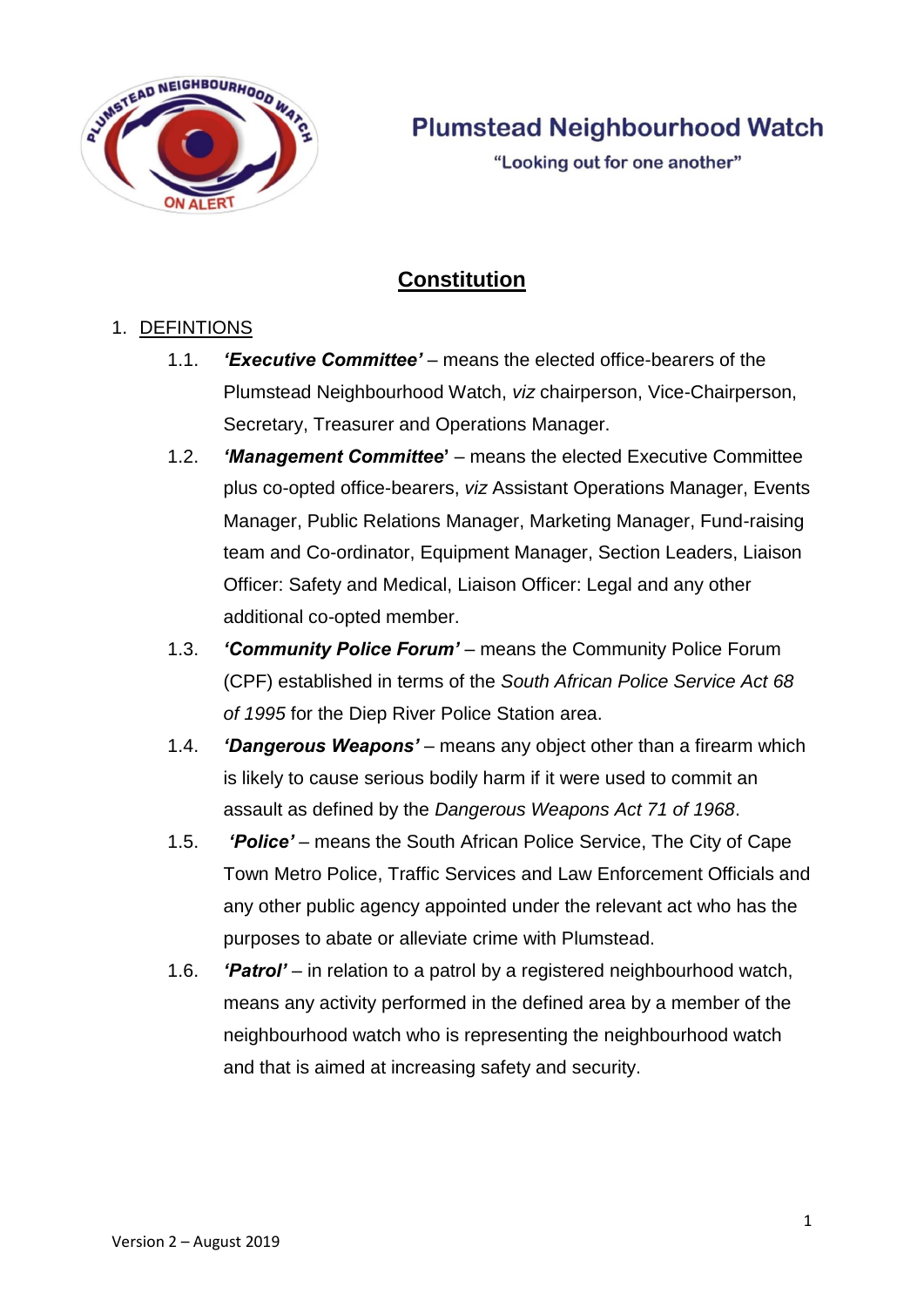## 2. NAME

The name of the Neighbourhood Watch shall be the PLUMSTEAD NEIGHBOURHOOD WATCH (PNW).

# 3. NATURE OF THE ORGANISATION AND ITS MEMBERS

- 2.1. PNW is a non-profit organisation.
- 2.2. PNW is an association of voluntary members.

# 4. GEOGRAPHICAL AREA

- 3.1. PNW shall operate within part of the Diep River South African Police Service, in particular in the suburb of Plumstead.
- 3.2. 'Plumstead' means the area bounded by: Constantia Road, Park Road, Exeter Road, South Road, Ottery Road, Prince George Drive, Tramore Road, Hoole Close, Avondale Terrace, De Waal Road, Kendal Road, Boundary Road, Burnham Road, St Joans Road, along the Diep River to Constantia Road.
- 3.3. Section 1 to section 7 as defined by the attached map. Hereinafter referred to as "the area".

## 4. AIMS

- 4.1. The main aim of PNW is for Plumstead to become a safe and secure environment in which to live, work and play, with the members of PNW serving as the 'eyes and ears' of the Plumstead community, the local police service as well as other law enforcement agencies and in so doing assisting the above mentioned services safeguard the community against criminal activities.
- 4.2. To provide a channel through which the community can play a meaningful role in crime prevention.

## 5. OBJECTIVES

PNW will achieve its main aims by:

5.1. Nurturing a sense of unity, dedication and good neighbourly relations among residents of the area.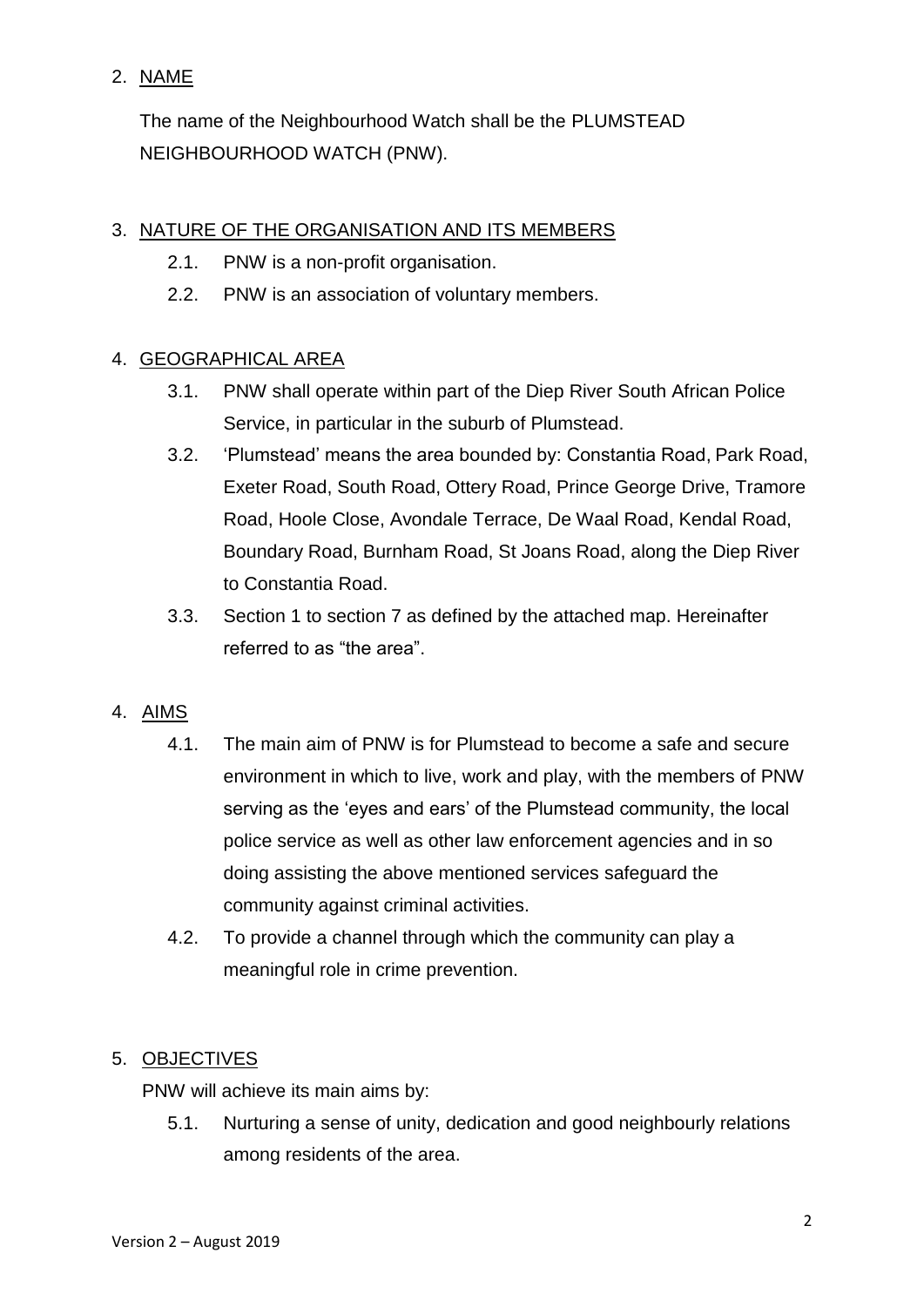- 5.2. Creating public awareness with regard to safety, crime prevention and protection of families and their properties.
- 5.3. Encouraging the community to work in close co-operation with the South African Police Services (SAPS) and other law enforcement structures such as local authorities who are involved in law enforcement.
- 5.4. Ensuring that the members of PNW act within the framework of the law.
- 5.5. Seeking to unite a diverse residency in creating a safe and crime free environment.
- 5.6. Complying at all times to with the provisions contained in the Western Cape Department of Community Safety's Constitution and Code of Conduct for Neighbourhood Watch Structures.

## 6. POWERS OF PNW

- 6.1. To lobby National, Provincial and City Governments on all issues of public safety that affect the community.
- 6.2. To seek and obtain funding and resources through the Community Police Forum (CPF) from any available governmental or departmental sources.
- 6.3. To arrange and provide for or join in arranging and providing for the holding of exhibitions, meetings, lectures, classes, seminars and training courses.
- 6.4. To accept gifts in such a manner as PNW shall think fit, subject to such consents as required by law.
- 6.5. To acquire contributions to PNW by personal or written appeals, public meetings or otherwise, subject to such consents as required by law.
- 6.6. To appoint and constitute such advisory committees as the Executive Committee may think fit.
- 6.7. To partner with like-minded individuals or organisations that will further the aims and objectives of PNW.
- 6.8. To do any other lawful things that are necessary in order to achieve the aims and objectives of PNW.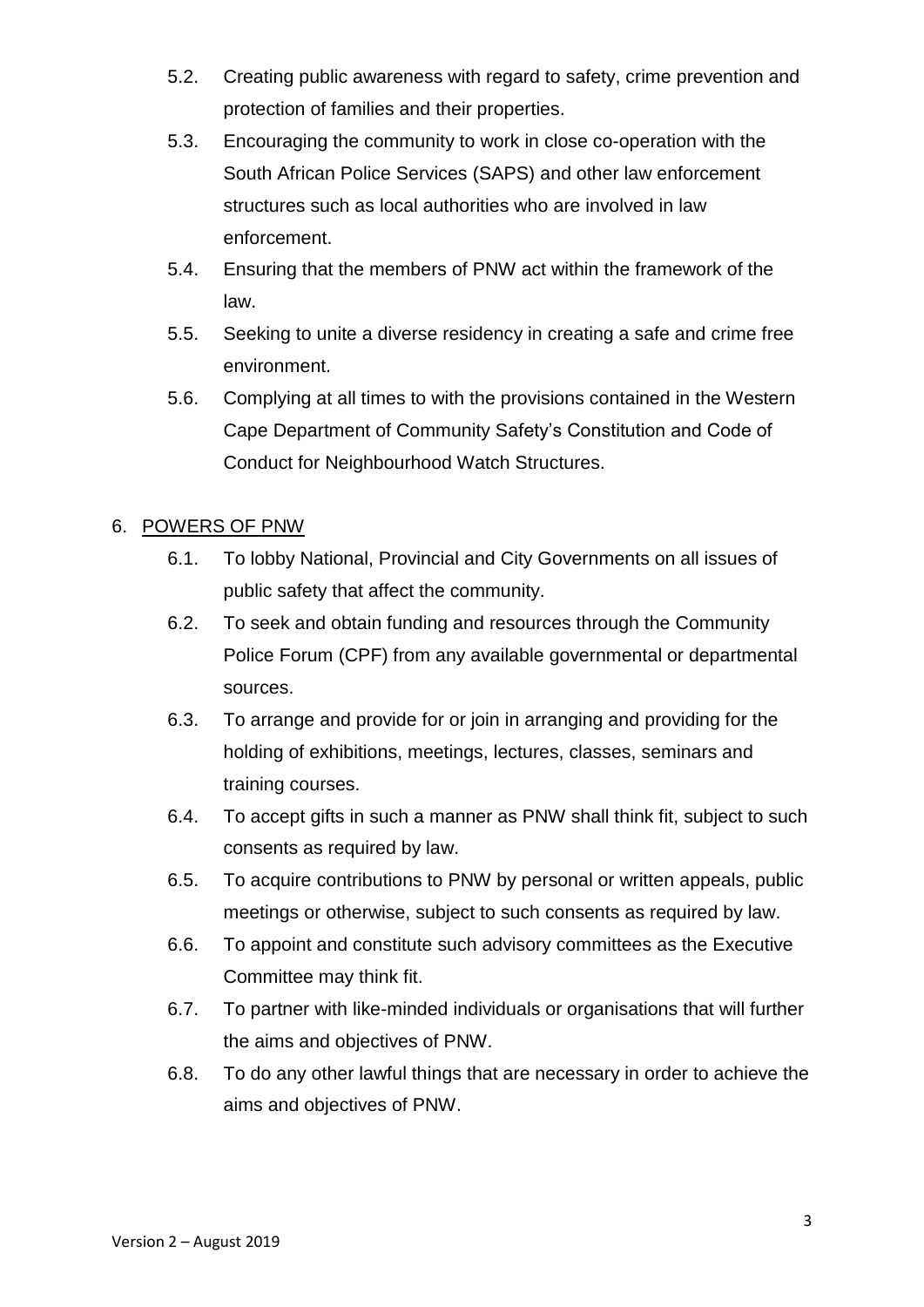# 7. LOGOS AND LETTERHEAD

7.1. The Plumstead Neighbourhood Watch may design and use its own logo and a letterhead complementing it aims and objectives: Provided that such design shall not be offensive, insulting, nor bring the South African Police Service into disrepute or be similar to the logo and letter head of the South African Police Service.

# 8. IDENTITY CARDS

- 8.1. All patrollers of Plumstead Neighbourhood Watch will have identity cards containing:
	- 8.1.1. Recent colour photograph
	- 8.1.2. Identity Number
	- 8.1.3. Section
	- 8.1.4. Card Number
	- 8.1.5. Signature of Card Holder
	- 8.1.6. Signature of Diep River Police Station Commander
- 8.2. All identity cards will be validated annually.

## 9. INDEMNITY

- 9.1. Plumstead Neighbourhood Watch is not a legal person and functions within the guidelines as provided by and set out in the Western Cape Department of Community Safety's Constitution and Code of Conduct for Neighbourhood Watch Structures.
- 9.2. An acknowledgement to this effect shall be signed by all members, clearly indemnifying PNW.
- 9.3. The acknowledgement referred to above must clearly state that PNW is a voluntary association.

## 10. LIABILTY

- 10.1. PNW is not a legal person and therefore does not have the powers in law to act or be acted upon.
- 10.2. All individual members of PNW act in their own capacity, as individuals, and liability will be in that capacity.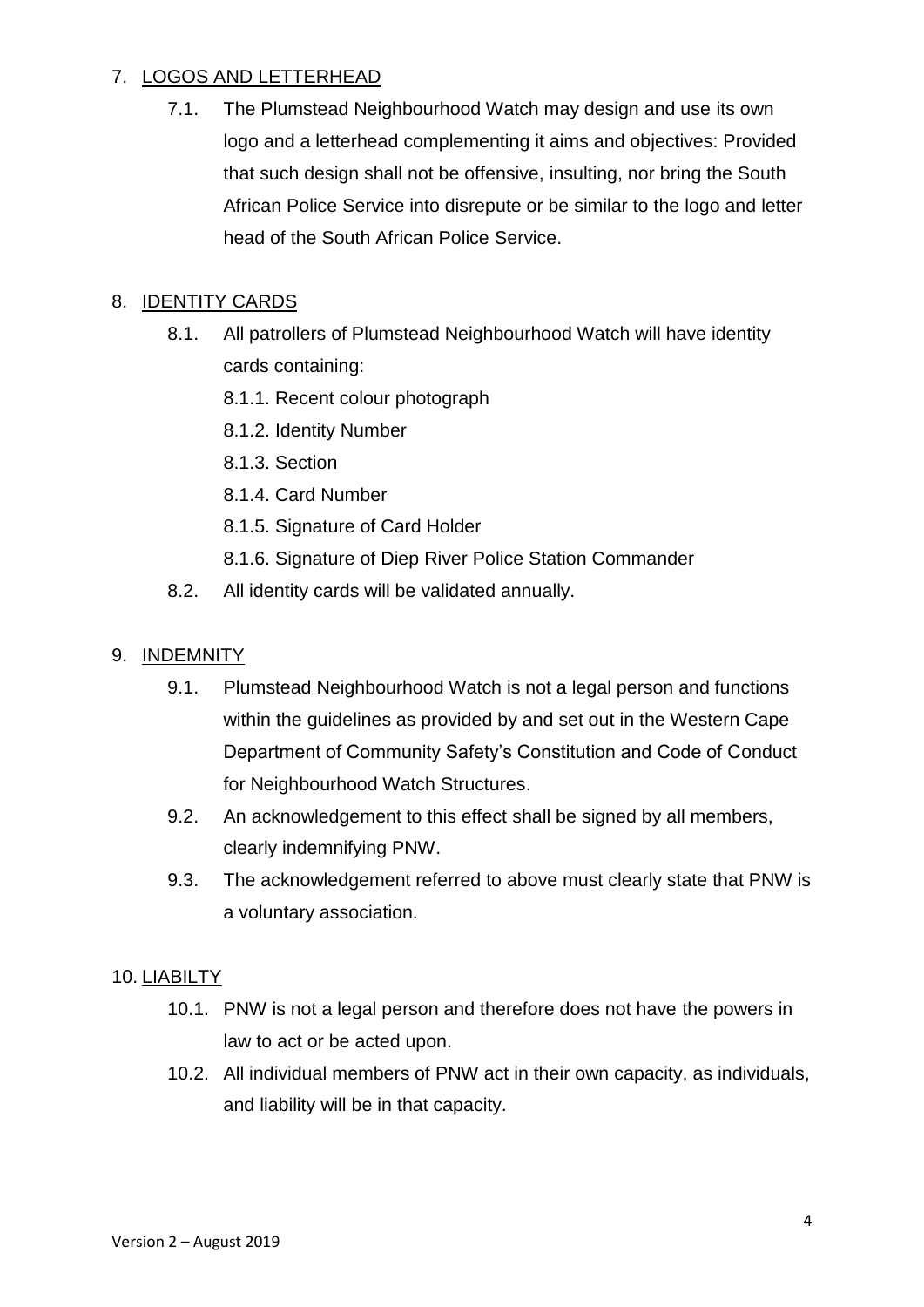- 10.3. PNW will not be responsible for civil and/or criminal actions or omissions that are perpetrated by a member, nor responsible for civil and/or criminal actions or omissions against its members.
- 10.4. Any and all criminal and civil action that are instituted against a member of PNW will be against the member concerned and not PNW.
- 10.5. Any member who brings the Neighbourhood Watch into disrepute or who commits any crime in the course of their duties shall be charged with misconduct and the Executive Committee will report such crime to SAPS.
- 10.6. The above clauses shall also apply equally to elected and appointed officers of PNW.

# 11. ACCOUNTABILITY

- 11.1. PNW will be accountable to SAPS in the first instance.
- 11.2. PNW shall also be accountable to the Department of Community Safety (DOCS).
- 11.3. The Western Cape Department of Community Safety's Constitution and Code of Conduct for Neighbourhood Watch Structures will be binding in so far as it is not in conflict with Constitution of the Republic of South Africa, 1996.
- 11.4. By virtue of its registration with a local Community Police Forum, PNW shall be accountable to that local CPF.

## 12. AFFILIATION AND REGISTRATION

- 12.1. It is a requirement if the Western Cape Provincial Constitution that a neighbourhood watch structure be affiliated to the local CPF in order to be recognised by the local SAPS in the area, and thus PNW shall be affiliated to the local CPF.
- 12.2. PNW will be registered with the appropriate authorities as required by DOCS.
- 12.3. PNW will strive to work in partnership with Diep River CPF, the Plumstead Civic and Ratepayers Association as well as any other Resident Associations from the area.
- 12.4. For the purposes of PNW meeting its objectives, it may affiliate, or unaffiliate from, any other body that the Executive Committee may deem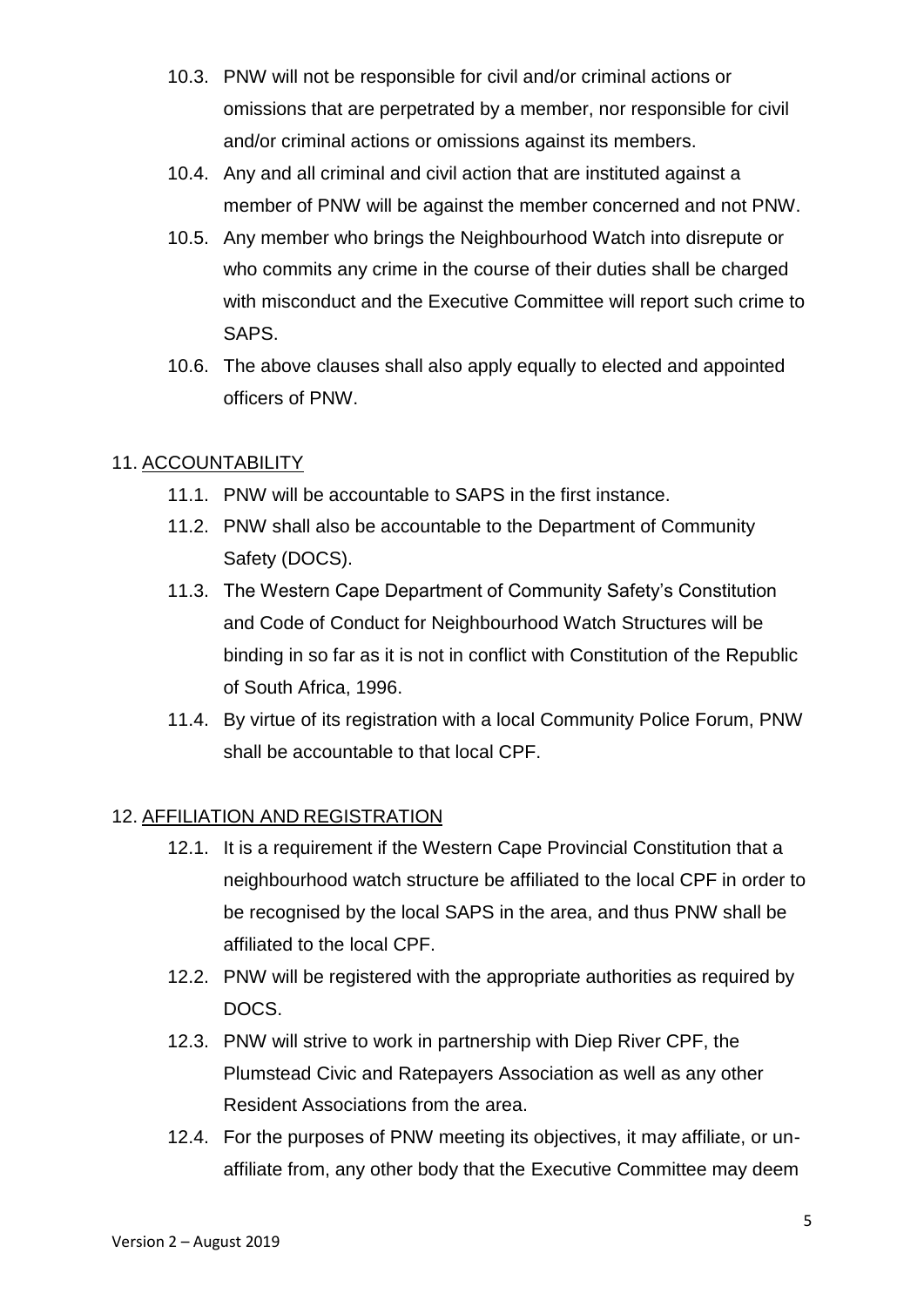fit.

#### 13. MEMBERSHIP

- 13.1. Eligibility for membership:
	- 13.1.1. Membership of PNW is based upon the principles of democracy, non-racism, non-sexism and non-sectarianism.
		- 13.1.2. Membership shall be open to all persons, irrespective of race, colour, religion, disability, age, sexual orientation, subject only to the criteria that the person:
			- 13.1.2.1. is eighteen (18) years or older
			- 13.1.2.2. reside in Plumstead and/or
			- 13.1.2.3. work in Plumstead, and/or
			- 13.1.2.4. have no previous conviction in respect of any sexual offence or crime involving violence or dishonesty, committed during the period of five years that precedes their application for membership.
	- 13.1.3. Any person wanting to join PNW shall, by such application, commit themselves to:
		- 13.1.3.1. Participate in the achievement of the aims and objectives of the organisation.
		- 13.1.3.2. abide by any rules, Code of Conduct and other policies introduced from time to time.
	- 13.1.4. Any person wishing to join PNW shall be obliged to sign any indemnity or other form required of members in terms of the Constitution, and failure or refusal to do so shall be sufficient cause to deny membership.
	- 13.1.5. PNW shall not reject an application without sufficient reason, which shall be provided to the applicant on the applicant's request.
	- 13.1.6. A refusal or failure of an applicant to provide eligibility information is sufficient cause to deny the application.
	- 13.1.7. Membership shall not be open to a person whose membership has previously been terminated for reasons set out in 13.6.1.3, 13.6.1.4, 13.6.1.5.
- 13.2. Annual Membership Fees: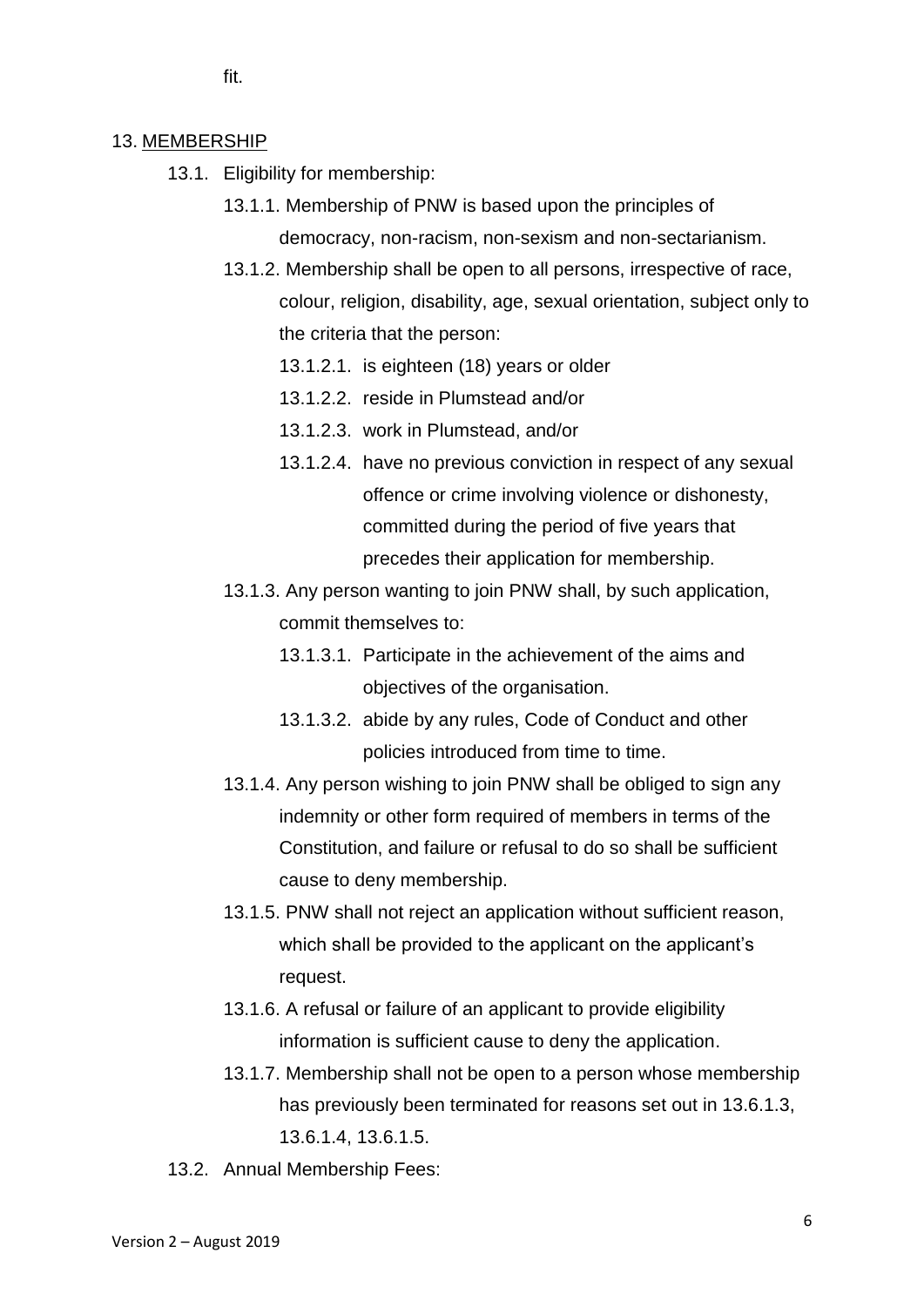- 13.2.1. The annual membership fees of the organisation shall be approved by the members and the AGM of the organisation.
- 13.2.2. Payment of the annual membership fee by a member is entirely voluntary and shall not be enforced in any way.
- 13.2.3. Membership of PNW shall not be dependent on payment of the annual membership fee.
- 13.3. Rights and obligations of members:
	- 13.3.1. Members have the right to:
		- 13.3.1.1. Exercise any right specifically set out in this Constitution.
		- 13.3.1.2. Personally attend, participate in and vote at General Meetings of PNW.
		- 13.3.1.3. Avail themselves for election or appointment as an office bearer of PNW in accordance with the manner set out in this Constitution.
		- 13.3.1.4. Participate in any lawful activities of PNW.
	- 13.3.2. Members have the general obligation to:
		- 13.3.2.1. Support the aims and objectives of PNW in a positive and constructive manner.
		- 13.3.2.2. Behave in a manner that ensures the reputational integrity of PNW, in particular to adhere to the PNW Code of Conduct as issued and amended from time to time.
		- 13.3.2.3. Be bound by the policies and working methods of the organisation.
		- 13.3.2.4. Submit to security and criminal clearance process when required, co-ordinated by officers of PNW and conducted by Diep River SAPS.
		- 13.3.2.5. Keep confidential to themselves and other members of PNW all information they may receive as a consequence of their membership of PNW, their access to PNW meetings, the minutes of meetings, the PNW website, the PNW radio network, the PNW social media groups, or any material distributed by PNW.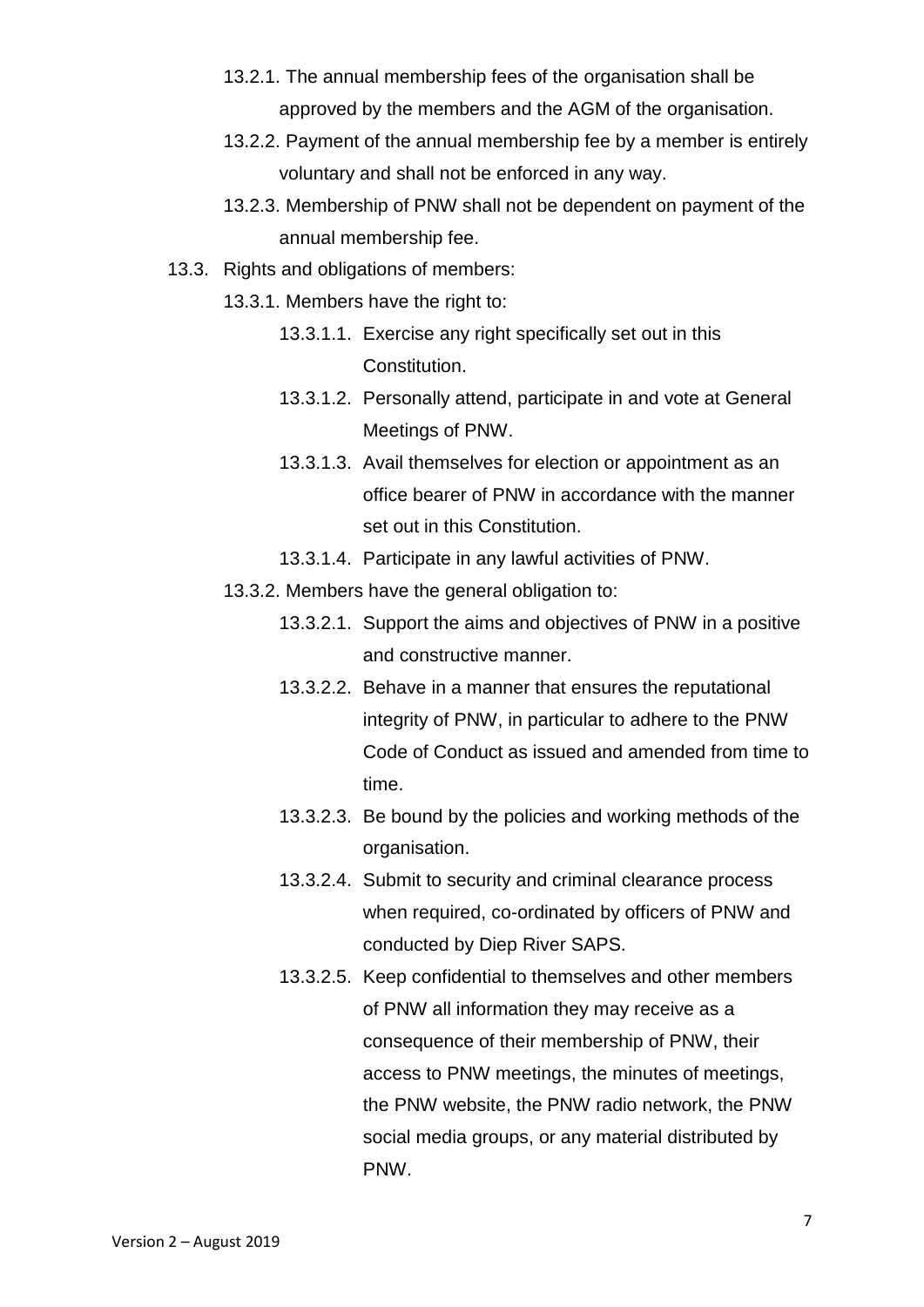- 13.4. Membership is granted to members because of their own particular eligibility factors and is therefore not transferable to any other person by proxy or otherwise.
- 13.5. A member may be suspended from active membership by the Executive Committee, pending full investigation, in the event that there is:
	- 13.5.1. *Prima facie* evidence that any offence listed in Schedule 1 or Schedule 2 of the *Criminal Procedure Act 51 of 1977* has been committed by the member; and/or
	- 13.5.2. *Prima facie* evidence that the member committed gross breach of the PNW Code of Conduct;
	- 13.5.3. Any other alleged action or conduct by the member, deemed by the Executive Committee to be a gross violation of the member's general obligation toward the organisation, that, if subsequently found to be true, would in all likelihood result in termination of the member's membership.
- 13.6. Termination of membership:
	- 13.6.1. The membership of a member can be terminated:
		- 13.6.1.1. By written resignation addressed to the Executive Committee of PNW.
		- 13.6.1.2. Automatically, in the event that the member no longer qualifies for membership in terms of clause 13.1.2.
		- 13.6.1.3. Automatically, if the member is found guilty by a Court of Law of any offence listed in Schedule 1 or Schedule 2 of the *Criminal Procedure Act 51 of 1977*.
		- 13.6.1.4. Automatically, if a member, after two written requests, fails or refuses to sign any indemnity or other form required of a member in terms of this Constitution.
		- 13.6.1.5. By order of the Executive Committee in the event that the member receives a sanction if termination of membership from a properly constituted and conducted disciplinary committee or from any other disciplinary hearing process of PNW.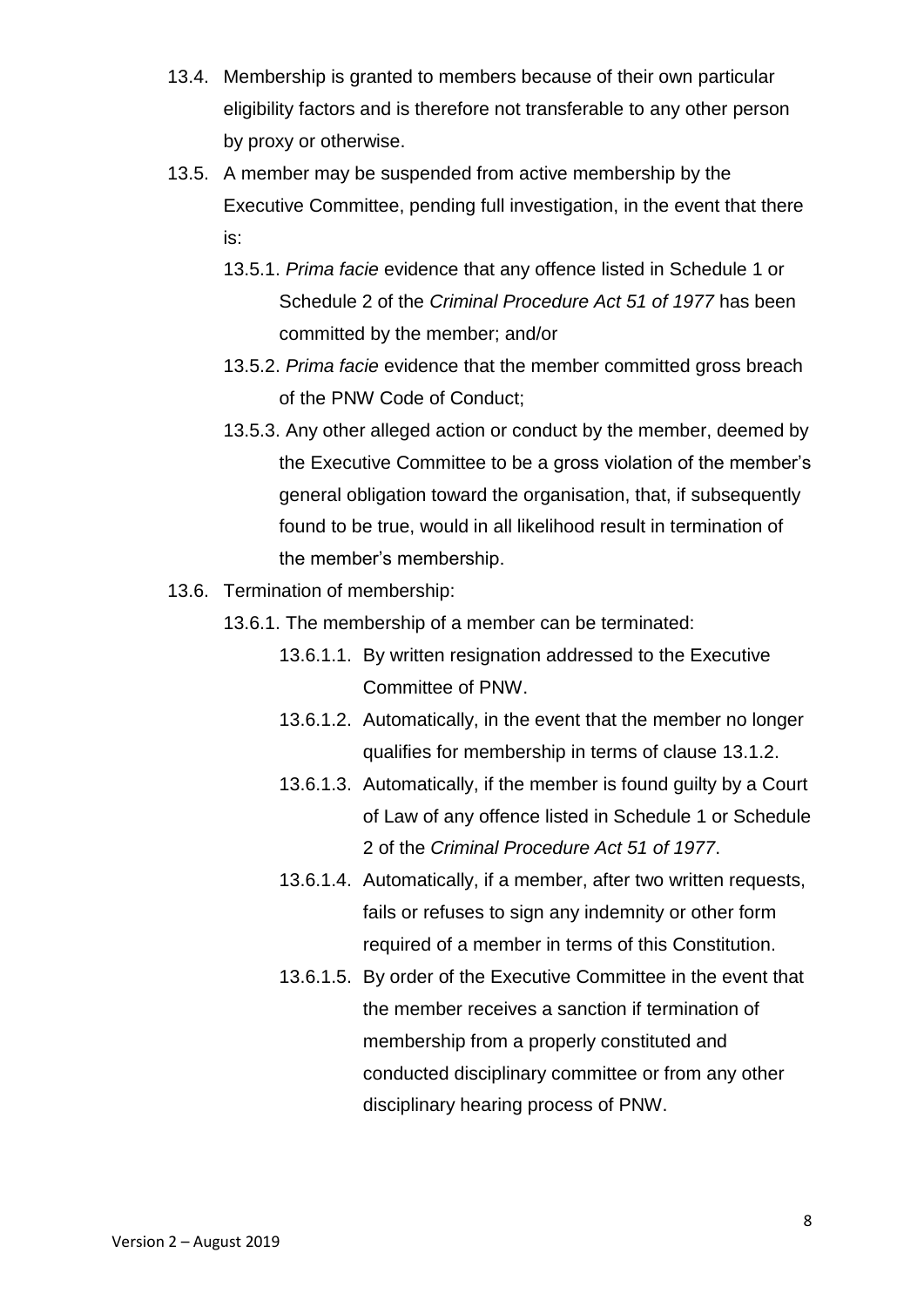- 13.6.1.6. Upon termination of membership, all equipment, patrollers ID card and equipment locker key that is in their possession is to be handed back.
- 13.7. Register of members:
	- 13.7.1. PNW shall maintain a membership register, which must at least contain the name, address, identity number, email and telephone details of each member.
	- 13.7.2. PNW shall maintain a file containing the members' signed indemnity forms.
	- 13.7.3. The membership register and the indemnity forms shall be updated at least once annually.
	- 13.7.4. The PNW database of members shall only be accessed by the elected officers of the organisation, as well as those appointed officers of the organisation who would require the information to further the aims and objectives, or any law enforcement officer producing the requisite search warrant.

### 14. ELECTED OFFICERS

- 14.1. The elected officers of PNW shall be:
	- 14.1.1. Chairperson
	- 14.1.2. Vice Chairperson
	- 14.1.3. Treasurer
	- 14.1.4. Secretary
	- 14.1.5. Operations Manager
- 14.2. Elected officers shall be elected at the Annual General Meeting (AGM) of PNW and, unless removed in terms of this Constitution, shall serve for a period of two (2) years for the sake of continuity in the daily functioning and operational business of PNW.
- 14.3. Elected officers are eligible for re-election at each AGM, provided they qualify in all other respects laid out herein.
- 14.4. Elected officers may only stand for two (2) consecutive terms, after which they are no longer eligible for re-election.
- 14.5. Members of PNW who are under suspension pending possible termination of membership, or who have been found guilty of a serious violation of the PNW Code of Conduct, are not eligible for the position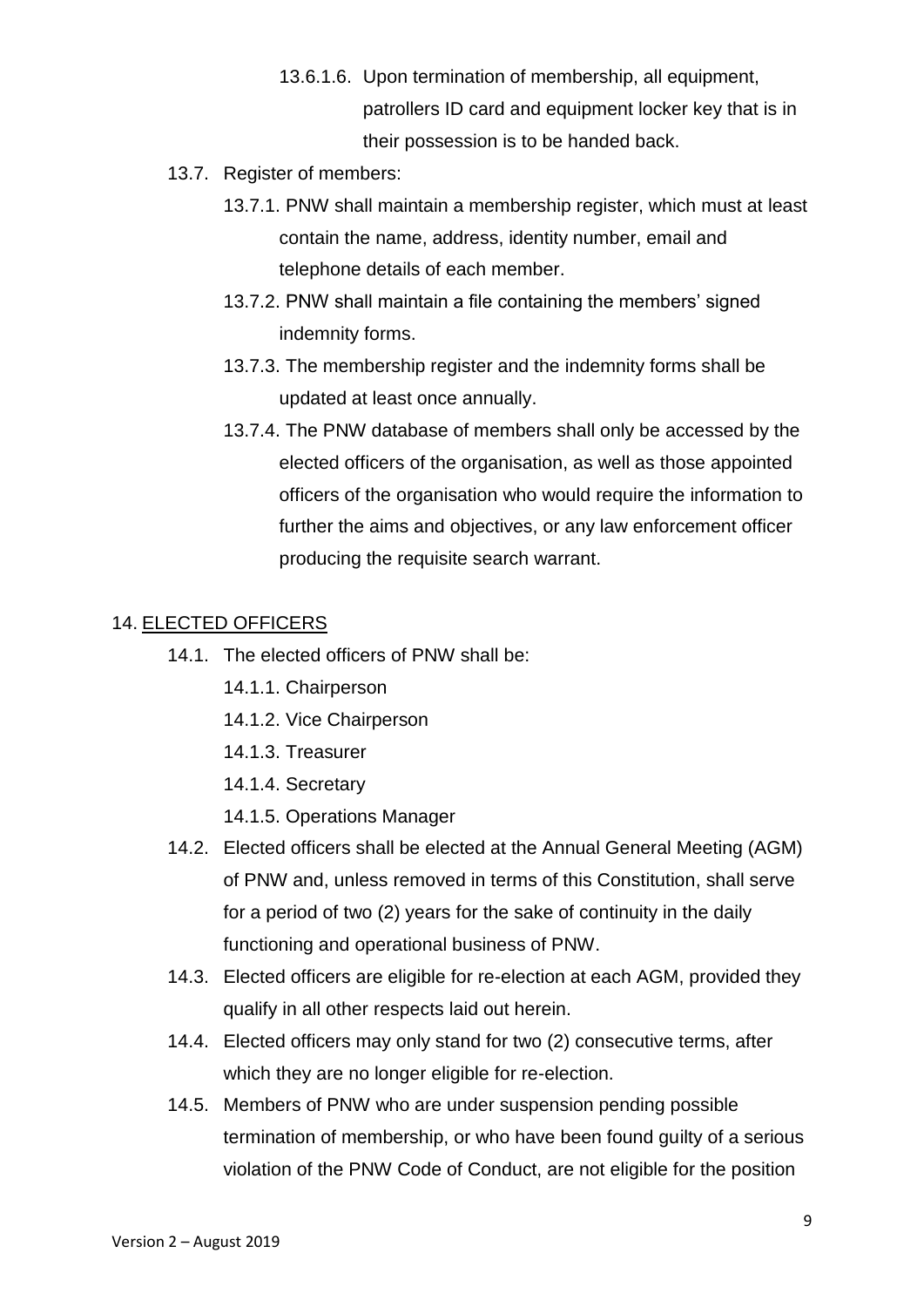of an elected officer.

### 15. APPOINTED OFFICERS

- 15.1. The Executive Committee shall at its sole discretion appoint the following officers who will serve at the will of the Executive Committee:
	- 15.1.1. Catering Officer
	- 15.1.2. Public Relations Officer
	- 15.1.3. Marketing Officer
	- 15.1.4. Events and Fundraising Officer
	- 15.1.5. Section Leaders (Section 1-7)
	- 15.1.6. Liaison Officers (Medical and Safety)
	- 15.1.7. Equipment Manager
	- 15.1.8. Membership Administrator
	- 15.1.9. Website Administrator
- 15.2. The above positions may be combined or expanded, should the Executive Committee deem fit.

### 16. STRUCTURE AND PROCEEDINGS OF COMMITTEES

- 16.1. Executive Committee
	- 16.1.1. Members of the Executive Committee shall consist of:
		- 16.1.1.1. All the elected officers of PNW and
		- 16.1.1.2. Those Appointed Officers that the Executive Committee considers appropriate to properly manage the organisation.
	- 16.1.2. Other than the powers that are more generally vested in members in terms of this Constitution, the Executive Committee are, by their election, mandated to carry out all duties and responsibilities necessary for the effective running of the organisation.
	- 16.1.3. The Executive Committee shall meet not less than 11 times a year.
	- 16.1.4. The number of members on the Executive Committee shall not exceed 10.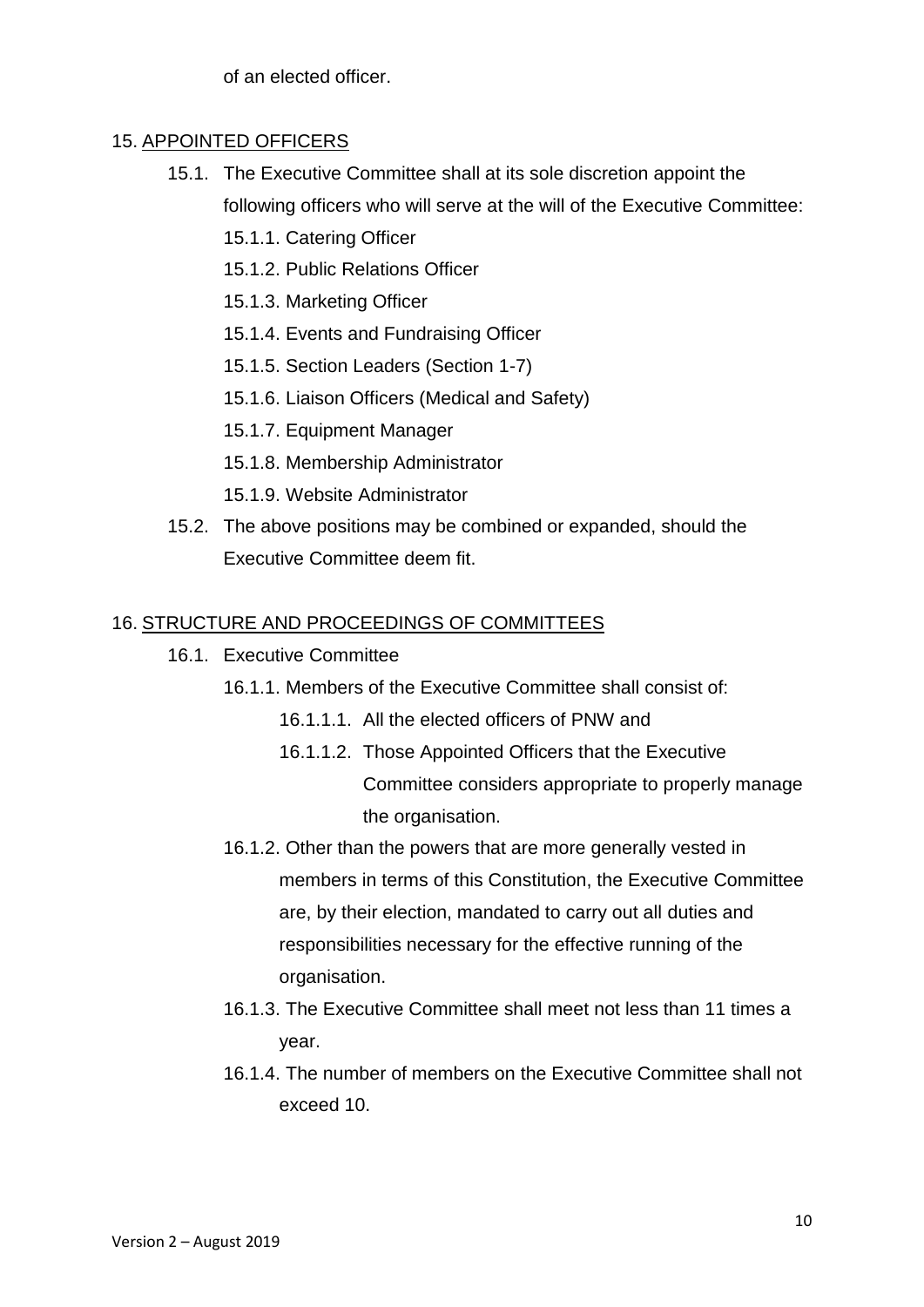- 16.1.5. The quorum at a meeting of the Executive Committee shall be 50% +1 of the members of the committee, provided that at any meeting the Elected Officers must be in the majority.
- 16.1.6. The Chairperson of the Executive Committee shall be the Chairperson of PNW for the duration of their term of office.
- 16.1.7. Each member of the Executive Committee shall be entitled to one vote at meetings of the Committee.
- 16.1.8. No voting by proxy shall be permitted.
- 16.1.9. The Executive Committee shall attempt to decide every issue considered by means of a consensus, failing which by vote.
- 16.1.10. All voting shall be by show of hands.
- 16.1.11. The simple majority of those present and voting shall carry.
- 16.1.12. In the event of a tie in the voting, the Chairperson shall have a casting vote in addition to a deliberative one.
- 16.1.13. The minutes and resolution arising out of meetings shall be *prima facie* confirmation of the matters stated therein and must be signed by the Chairperson and the Secretary or the Treasurer.
- 16.1.14. Any casual vacancy in the Executive Committee may be filled by the Committee, and any person appointed to fill such a casual vacancy shall hold such office for the term that was applicable to the vacancy being filled.
- 16.1.15. The membership of an Executive Committee member who is an elected officer of PNW can be terminated, either:
	- 16.1.15.1. By resignation from office by notice given in writing to the Secretary (or to the Chairperson if the person resigning is the Secretary); or
	- 16.1.15.2. Automatically, if the member is absent from three (3) consecutive meetings of the Executive Committee without just or reasonable cause given in writing and acceptable to the Executive Committee; or
	- 16.1.15.3.Automatically, if the Elected Officer's membership of PNW is terminated in terms of clause 13.6; or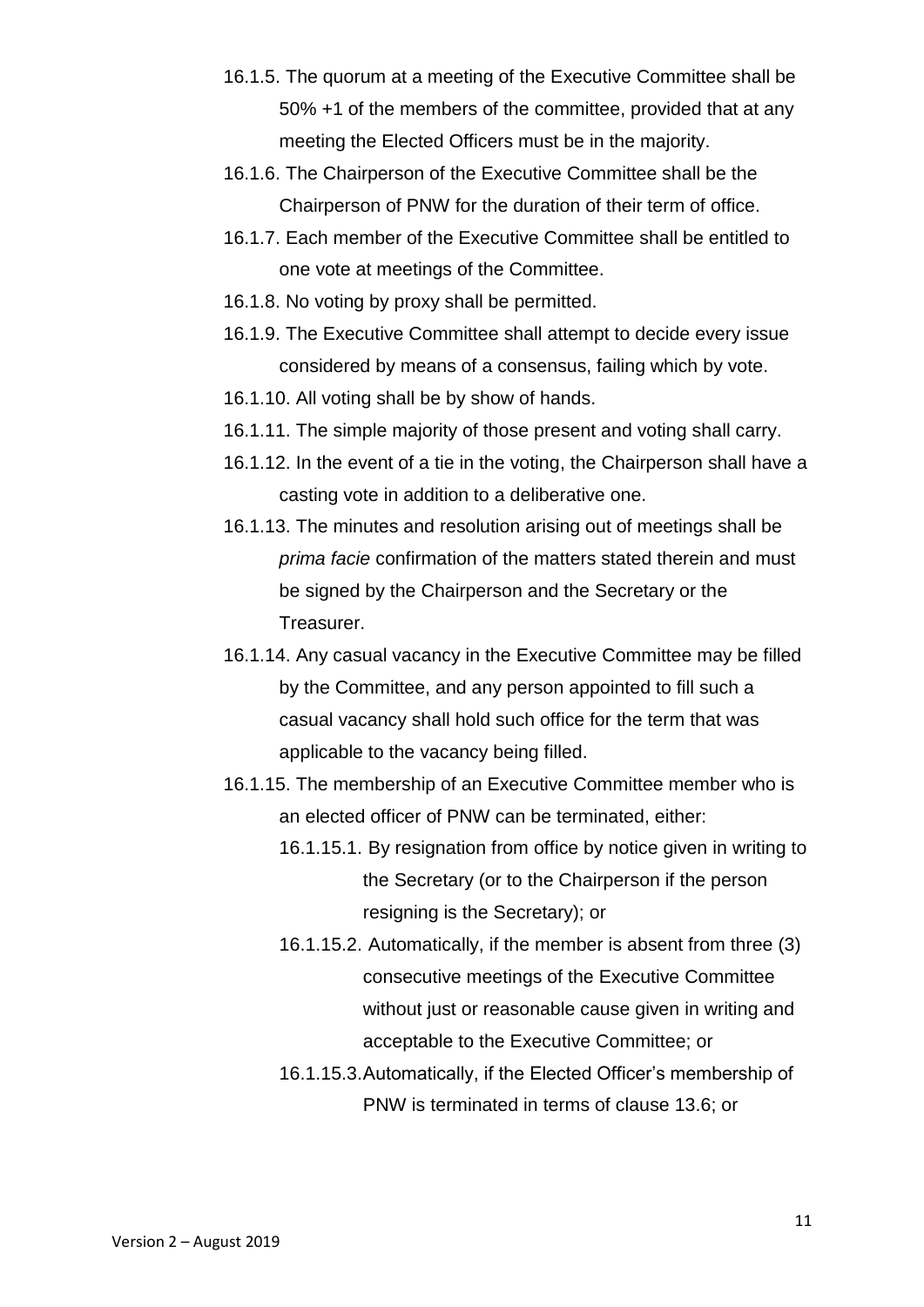- 16.1.15.4.Automatically if the Elected Officer is removed from office by means of a motion passed at a duly constituted general meeting of members.
- 16.1.16. The membership of an executive member who is an appointed officer of PNW can be terminated, either:
	- 16.1.16.1.By resignation from office by notice given in writing to the Secretary; or
	- 16.1.16.2. Automatically, if the member is absent from three (3) consecutive meetings of the Executive Committee, to which they have been invited, without just or reasonable cause given in writing and acceptable to the Executive Committee; or
	- 16.1.16.3.Automatically, if the Appointed Officer's membership of PNW is terminated in terms of clause 13.6; or
	- 16.1.16.4.For good cause, by the majority vote of the members of the Executive Committee.

### 17. ANNUAL GENERAL MEETING

- 17.1. There shall be an Annual General Meeting of PNW held by no later than 30 September, held at such a time and at such a place as the Executive Committee shall determine.
- 17.2. Notice of at least fourteen (14) clear working days shall be given to members, and publication of such notice on the PNW website, social media platforms, in local newspapers and via email shall be deemed sufficient communication.
- 17.3. Quorum and proxies
	- 17.3.1. The quorum at an AGM of PNW shall be 50% + 1 of the registered members present and voting.
	- 17.3.2. Members are entitled to attend and exercise their right to speak and vote in person only.
	- 17.3.3. No proxies are allowed for any part of the meeting.
	- 17.3.4. In the event that a quorum is not present, that meeting, with the same agenda, shall be adjourned to a date not more than 10 days later, and the members attending at such a reconvened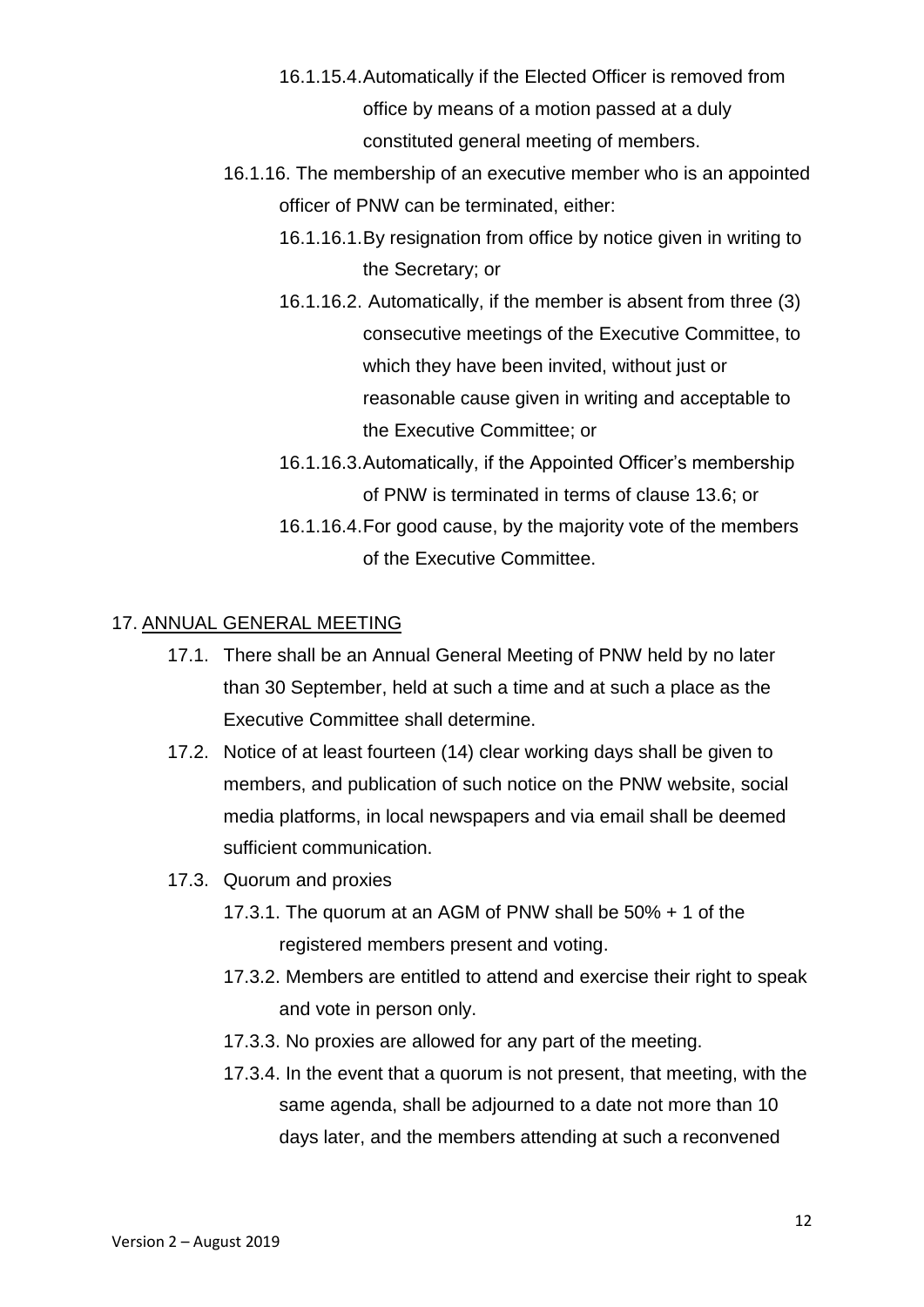meeting shall be the quorum, even if conditions as laid out in clause 17.3.1 are not met.

- 17.4. Business at an AGM shall include:
	- 17.4.1. The election of the elected officers (as per clause 14).
	- 17.4.2. The consideration of a report by the Chairperson
	- 17.4.3. Proposals submitted by the Executive Committee or members for consideration.
	- 17.4.4. Any other relevant general business.
- 17.5. Nominations for election as an Elected Officers
	- 17.5.1. Must be proposed and seconded by members of PNW
	- 17.5.2. Must be in the hands of the committee at least ten (10) days before the AGM.
	- 17.5.3. Notwithstanding clause 17.5.2, further nominations may be made from the floor.
	- 17.5.4. Nominated members must be given the opportunity to address the meeting before the election is put to the vote.
- 17.6. Voting for Elected Officers shall be decided
	- 17.6.1. On an officer to officer basis
	- 17.6.2. By secret ballot
	- 17.6.3. By a simple majority of those present and voting
- 17.7. Minutes of the AGM shall be recorded and published and sent to any member formally requesting such.

### 18. SPECIAL GENERAL MEETING

- 18.1. The Secretary of PNW shall call a Special General Meeting (SGM) of PNW within 28 days of
	- 18.1.1. The instruction of the Executive Committee, such instruction is to contain the reason for such meeting;
	- 18.1.2. A written request, containing reasons for such a meeting, by fifty (50) members in good standing acting in concert;
	- 18.1.3. Notice of at least twenty-one (21) clear working days shall be given to members. Publication of such notice on the PNW website, social media platforms, in local newspapers and via email shall be deemed sufficient communication.
- 18.2. Quorum and proxies: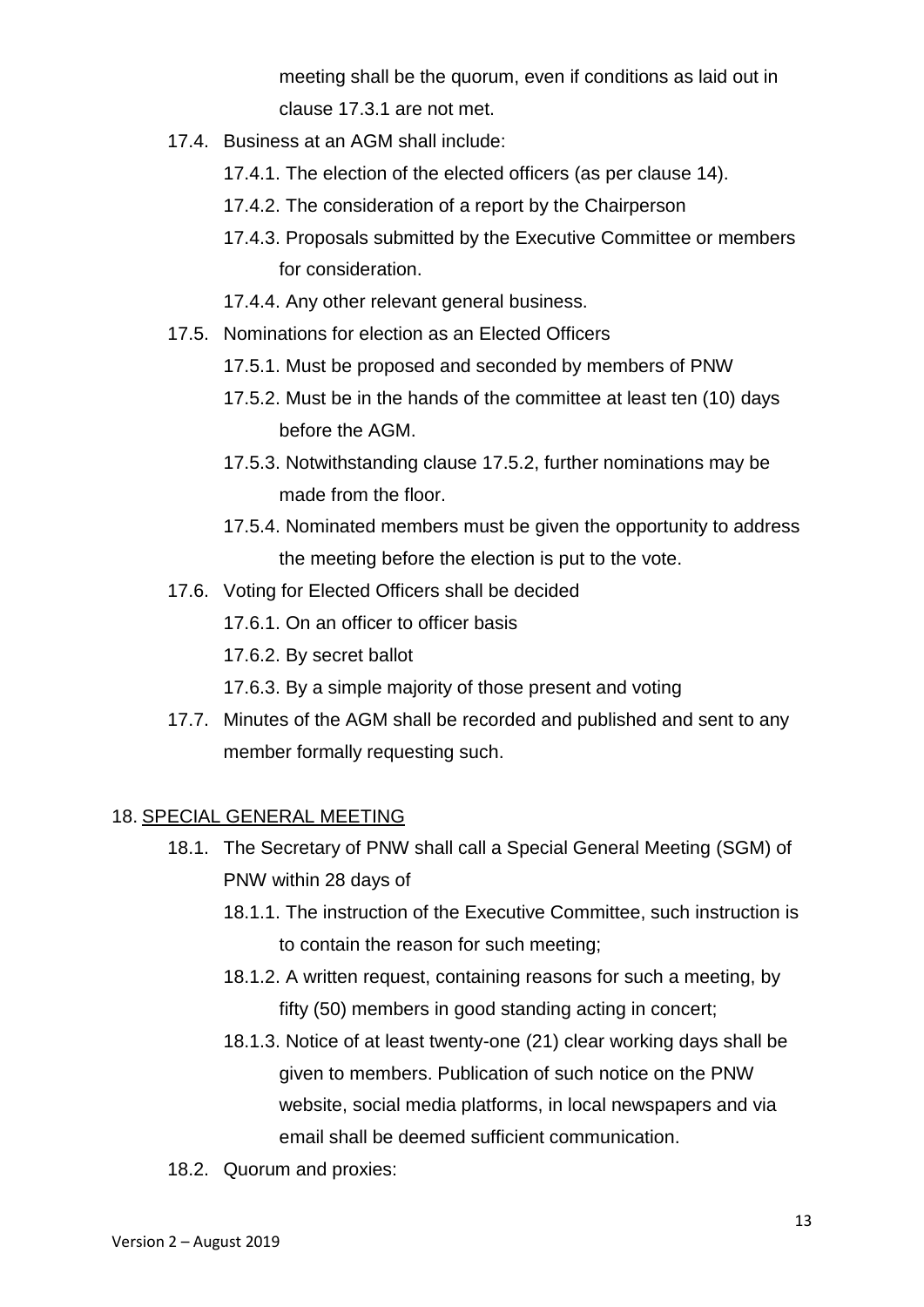- 18.2.1. The quorum at an SGM of PNW shall be 50% + 1 of the membership of PNW present and voting.
- 18.2.2. Members are entitled to attend and exercise their right to speak and vote in person only.
- 18.2.3. No proxies are allowed for any part of the meeting.
- 18.2.4. In the event that a quorum is not present, that meeting, with the same agenda, shall be adjourned to a date not more than 10 days later, and the members attending at such a reconvened meeting shall be the quorum, even if conditions as laid out in clause 18.2.1 are not met.

## 19. STANDING POLICIES AND CODE OF CONDUCT

- 19.1. The Executive Committee may make such rules for the conduct of its activities and/or members as it may deem necessary from time to time, provided that such shall be consistent with the requirements of this Constitution.
- 19.2. Members of the media may only attend a PNW meeting when invited by the agreement of the Executive Committee.
- 19.3. The Executive Committee shall have the power to make, repeal and amend such rules as they may consider necessary from time to time, for the well-being of the PNW, provided that such rules are consistent with the requirements of this Constitution.
- 19.4. Any rules, repeals and amendments shall have effect until set aside by the Executive Committee or by the majority vote of members present and voting in a general meeting.
- 19.5. Notwithstanding the generality of the main clause, in the event that the Executive Committee are of the opinion that the main Code of Conduct of PNW require repeal or amendment, it shall:
	- 19.5.1. Distribute to members a copy of the proposed new Code of Conduct document.
	- 19.5.2. Simultaneously issue an invite to members to respond in writing within 21 working days with any comments they may have;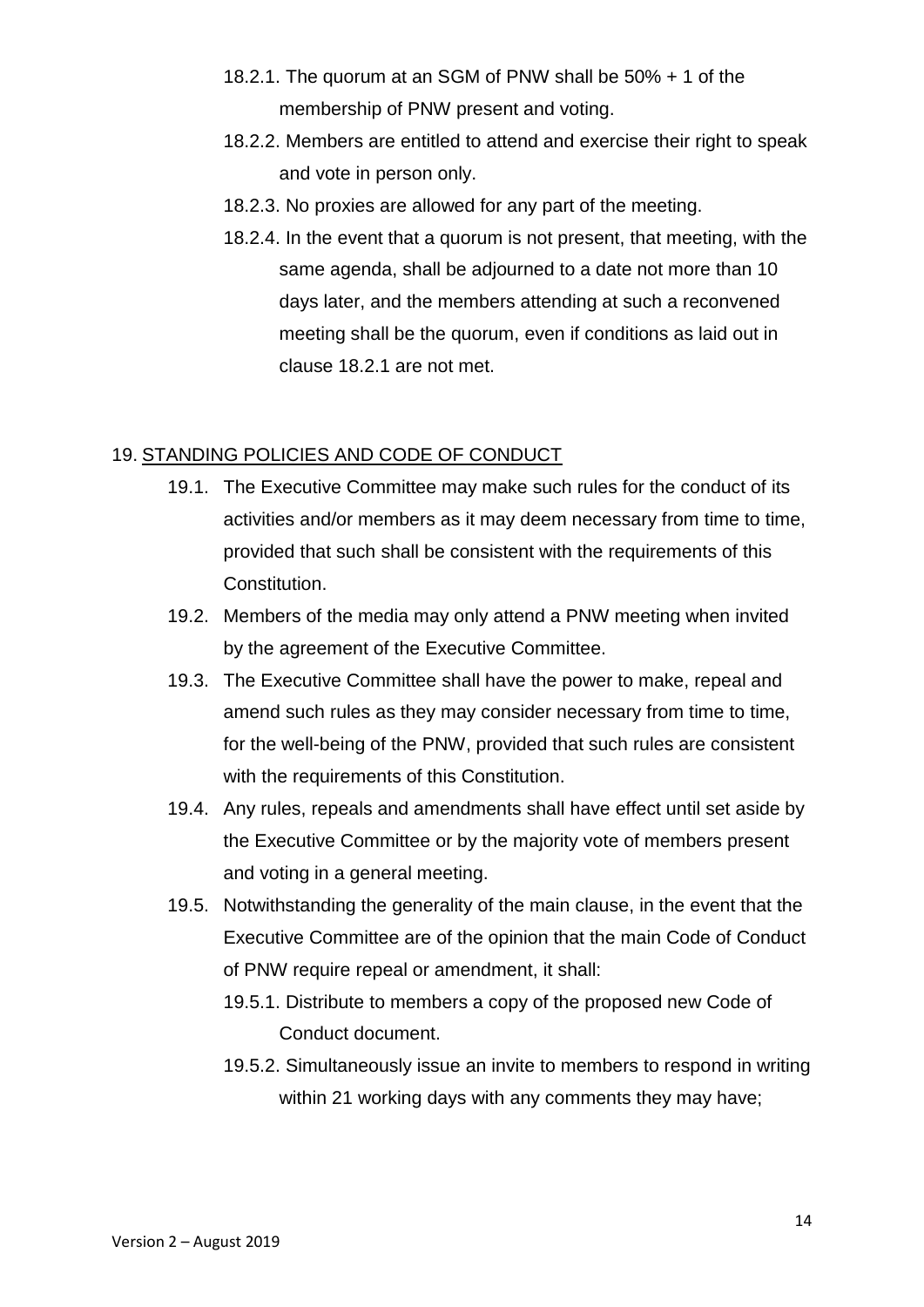- 19.5.3. Review all comments received and, if deemed appropriate by a simple majority of the Executive Committee, amend the Code of Conduct;
- 19.5.4. Code of Conduct is to be signed by the Chairperson and Secretary of PNW and distributed to the membership with an implementation date chosen by the Executive Committee;
- 19.5.5. Such Code of Conduct shall stand until further amended or set aside, in terms of this Constitution or by the Executive Committee by majority vote of members present and voting in a general meeting.

### 20. FINANCE

- 20.1. PNW will remain a non-profit organisation and will manage its financial affairs in accordance with generally accepted accounting standards.
- 20.2. PNW shall keep proper accounting records that accurately reflects all its income and expenditure, assets and liabilities.
- 20.3. PNW shall have its financial accounts audited annually.
- 20.4. The financial year will be the recorded as being 1 April to 31 March.
- 20.5. Fundraising campaigns will be permitted, provided that the funds are raised for furthering the aims and objectives of PNW. These funds will be controlled by the Executive Committee.
- 20.6. Equipment purchased with money raised shall remain the property of PNW.
- 20.7. All funds collected shall be deposited in a registered bank account with a banking institution registered and recognised by the *South African Merchant Back Act 90 of 1994*:
	- 20.7.1. Said bank account must be registered in the name of PNW.
	- 20.7.2. A signatory mandate must be given to the banks of a minimum of two signatories to transact, or if an electronic banking transaction, one user to load payments and a second user to authorise such payments.
	- 20.7.3. The treasurer is authorised to draw a bank statement without the addition of a second signatory.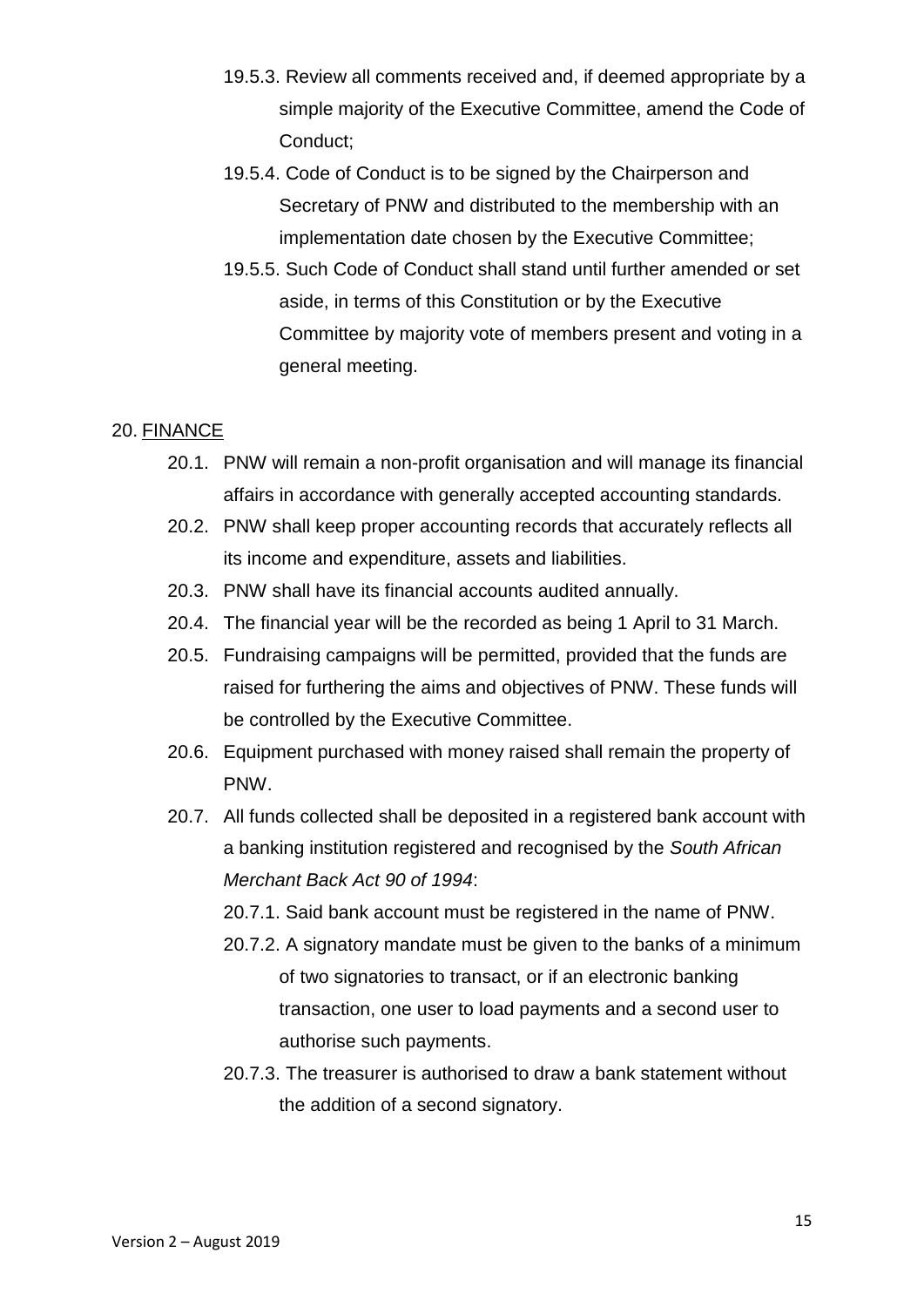## 21. USE AND CONTROL OF ASSETS

- 21.1. Plumstead Neighbourhood Watch will remain a non-profit making organisation and will manage its financial affairs in accordance with generally accepted accounting standards. All funds will be deposited into a bank account at a registered financial institution.
- 21.2. Proper accounting records will be kept and reported annually at the Annual General Meeting.
- 21.3. The year-end will be the last dayof March.
- 21.4. Fund raising campaigns will be permitted for the purpose of furthering the aims and objectives of PNW. These will be controlled and administered by the Executive Committee.
- 21.5. Internal fund raising, and equipment purchased, shall remain the property of PNW (Asset Register must be up-dated annually to record such equipment purchases and or other assets). Members shall be accountable for the safe keeping of any such equipment which may be placed in their care for their use, whilst performing the functions of PNW.
- 21.6. All members using PNW equipment and do not sign for such usage, shall be in breach of code of conduct and suspended without any warning.
- 21.7. Plumstead Neighbourhood Watch may receive donations or sponsorships from private individuals or businesses for the financing of equipment and/or administrative costs. Such sponsored equipment will remain the property of PNW.
- 21.8. The Treasurer of Plumstead Neighbourhood Watch will be appointed as a custodian of the accounting records/equipment

### 22. DISPUTE RESOLUTION

22.1. Any dispute relating to PNW, which cannot be resolved by the Executive Committee, or by the members in a general meeting, may be:

22.1.1. Referred to the Station Commander at Diep River SAPS;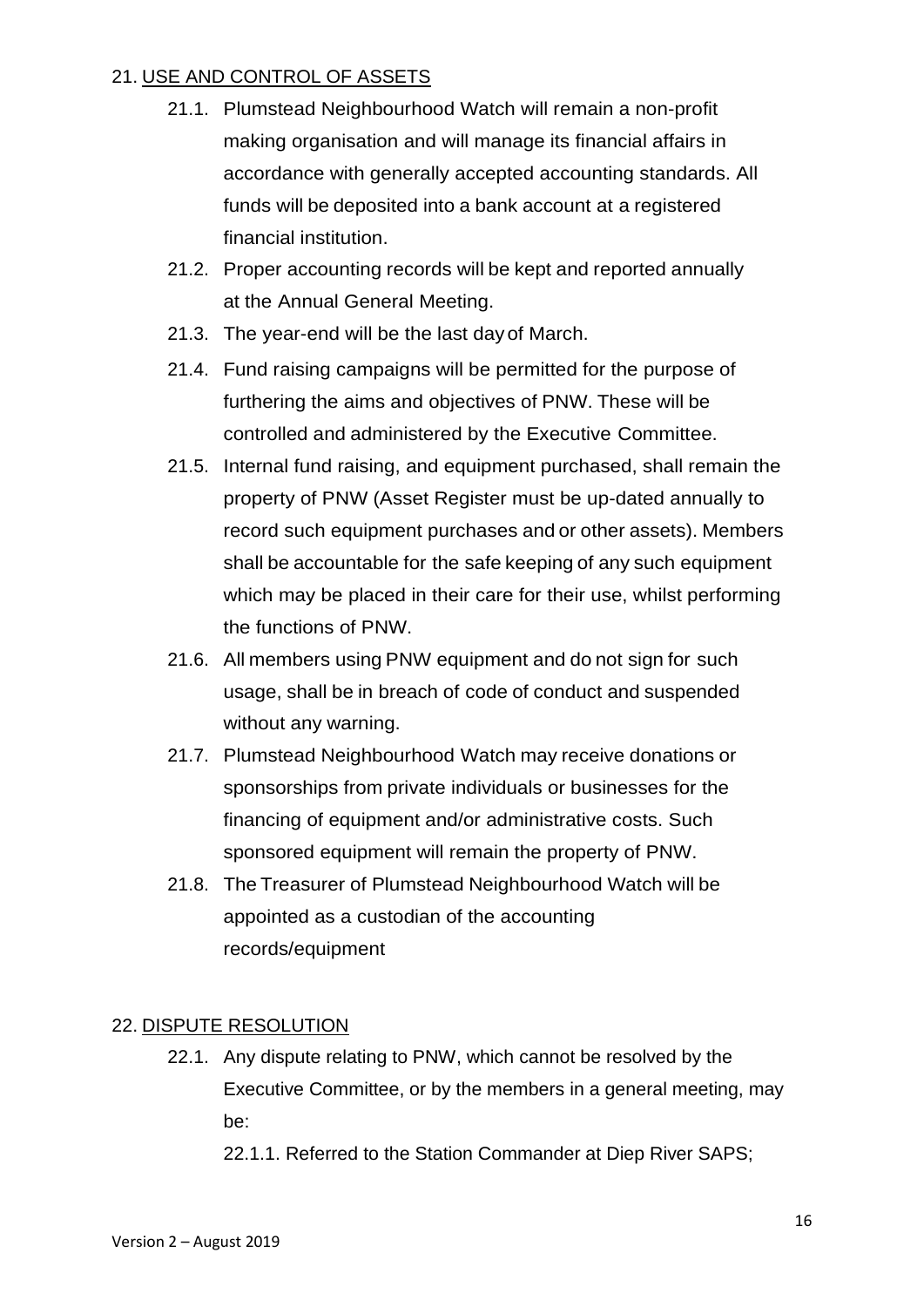22.1.2. The local CPF; or

22.1.3. Failure to resolve such a dispute will lead to the dispute being taken to the Provincial Community Police Forum who must attempt to resolve it, failing which any decision of the Provincial CPF shall be final and binding.

## 23. ALTERATIONS TO THE CONSTITUTION

- 23.1. Any alterations to this Constitution shall receive assent of not less than two-thirds (66.67%) of the members of PNW present and voting at an AGM or a SGM.
- 23.2. Notice of any proposed alteration, not initiated by the Executive Committee, shall first be submitted to the Executive Committee, in writing, not less than thirty (30) working days before the meeting at which the alteration is to be proposed.
- 23.3. If alterations to this Constitution are required in order to comply with National or Provincial legislation, these changes will immediately be introduced into this Constitution by the Executive Committee and then published for members to view.
- 23.4. No alteration shall be made, which would have the effect of causing PNW to cease to apply the principles of the Western Cape Provincial Constitution.

## 24. DISOLUTION

- 24.1. PNW may be dissolved by a two-thirds (66.67%) majority vote of members present and voting at a duly constituted special general meeting of members.
- 24.2. Notice of this meeting must be given not less than fourteen (14) days before such meeting.
- 24.3. The notice shall set out the resolution to be debated and voted on.
- 24.4. The meeting will be chaired by the chairperson of the local CPF or an independent person agreed on by the majority members present and voting at the meeting.
- 24.5. Reference to the mandate given to the chairperson shall be made and duly recorded in the minutes of the meeting.
- 24.6. PNW shall invite the following people to be present at the meeting: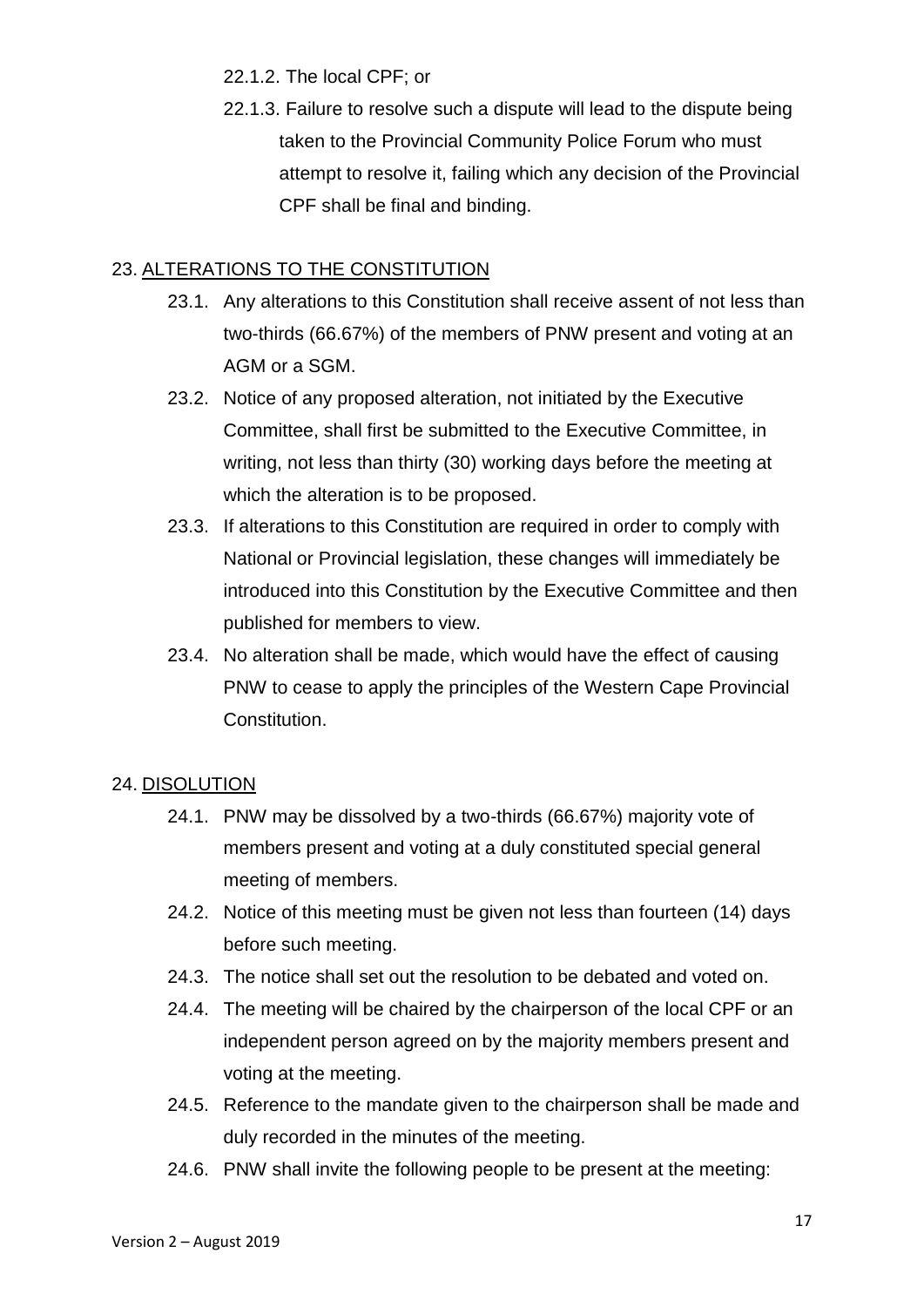24.6.1. The local CPF; and

24.6.2. The local Station Commanders of SAPS; and

24.6.3. A representative from DOCS.

- 24.7. For the purposes of this meeting all elected and appointed officers may attend only as an ordinary member.
- 24.8. In the event that PNW is dissolved, then the local CPF shall have the power to:
	- 24.8.1. Become custodian of all equipment, other assets, funds, documentation pertaining to PNW;
	- 24.8.2. Obtain a copy of the statement of accounts, or account and statement, for the previous and final accounting period of PNW, which the last elected officers of PNW are obliged to provide;
	- 24.8.3. Immediately cancel the mandate as recorded that PNW holds with any banking institutions;
	- 24.8.4. Appoint members from its executive as signatories to the said banking account/s;
	- 24.8.5. Hold all funds and assets in a trust until such time that the community again organises themselves in a neighbourhood watch;
	- 24.8.6. In the interim sustain any and all current project/s and attend to the administration of the dissolved PNW structure, including the payment to creditors, if any.
- 24.9. If, after an agreed time period for reconstructing of the neighbourhood watch structure and all efforts to the effect has failed, the local CPF may donate the assets of the dissolved PNW to any organisation provided that such organisation:
	- 24.9.1. Is a neighbourhood watch with similar aims and objectives as that of PNW; and/or
	- 24.9.2. Is a charitable institution having objectives similar to the objectives of PNW; and/or
	- 24.9.3. Is a non-profit organisation; and
	- 24.9.4. Preferably operates within the same geographical area as PNW.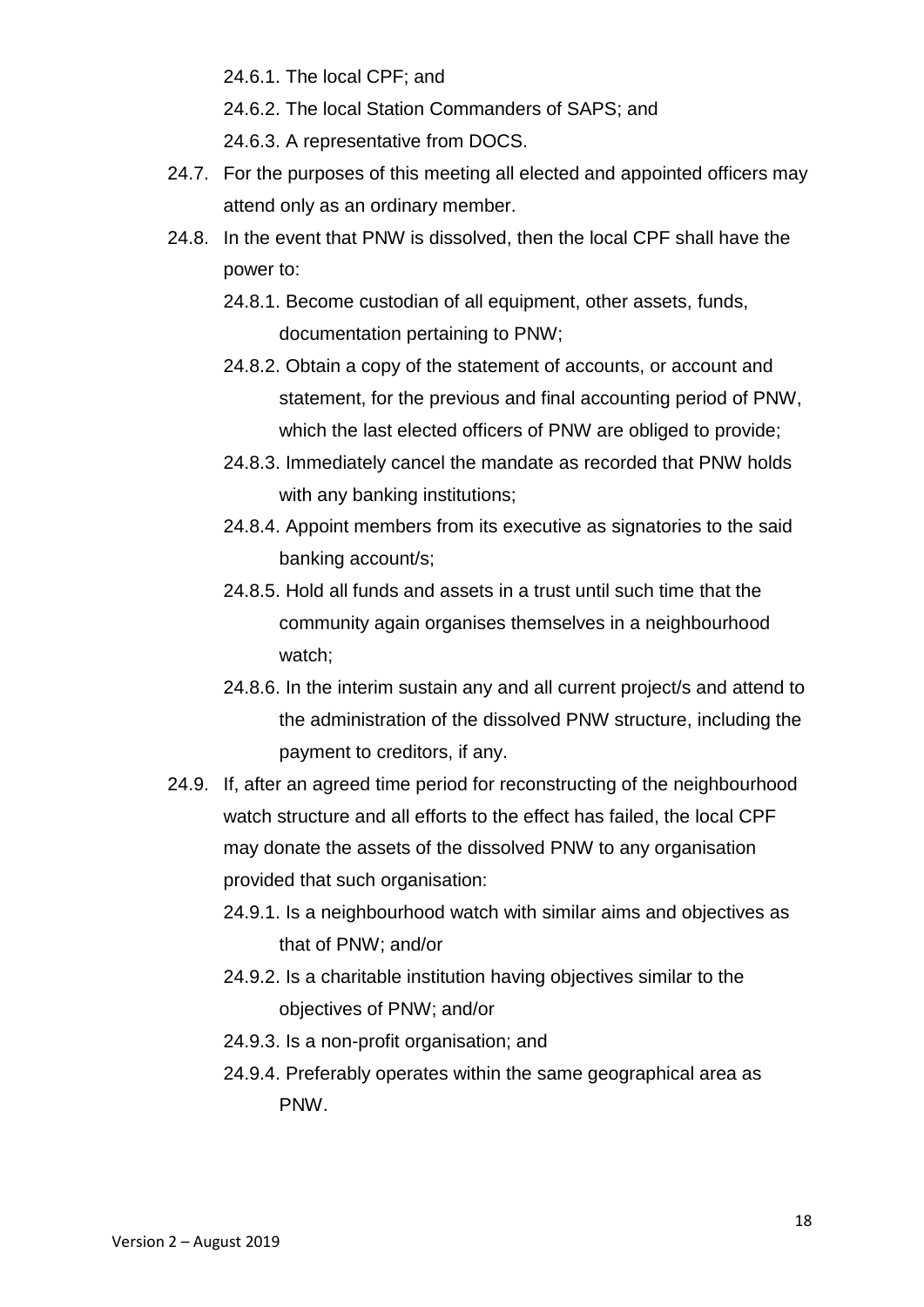Thus, done and approved by at least two-thirds (66.67%) majority of members present and voting at the AGM of Plumstead Neighbourhood Watch held at South Peninsula High School on 28 August 2019.